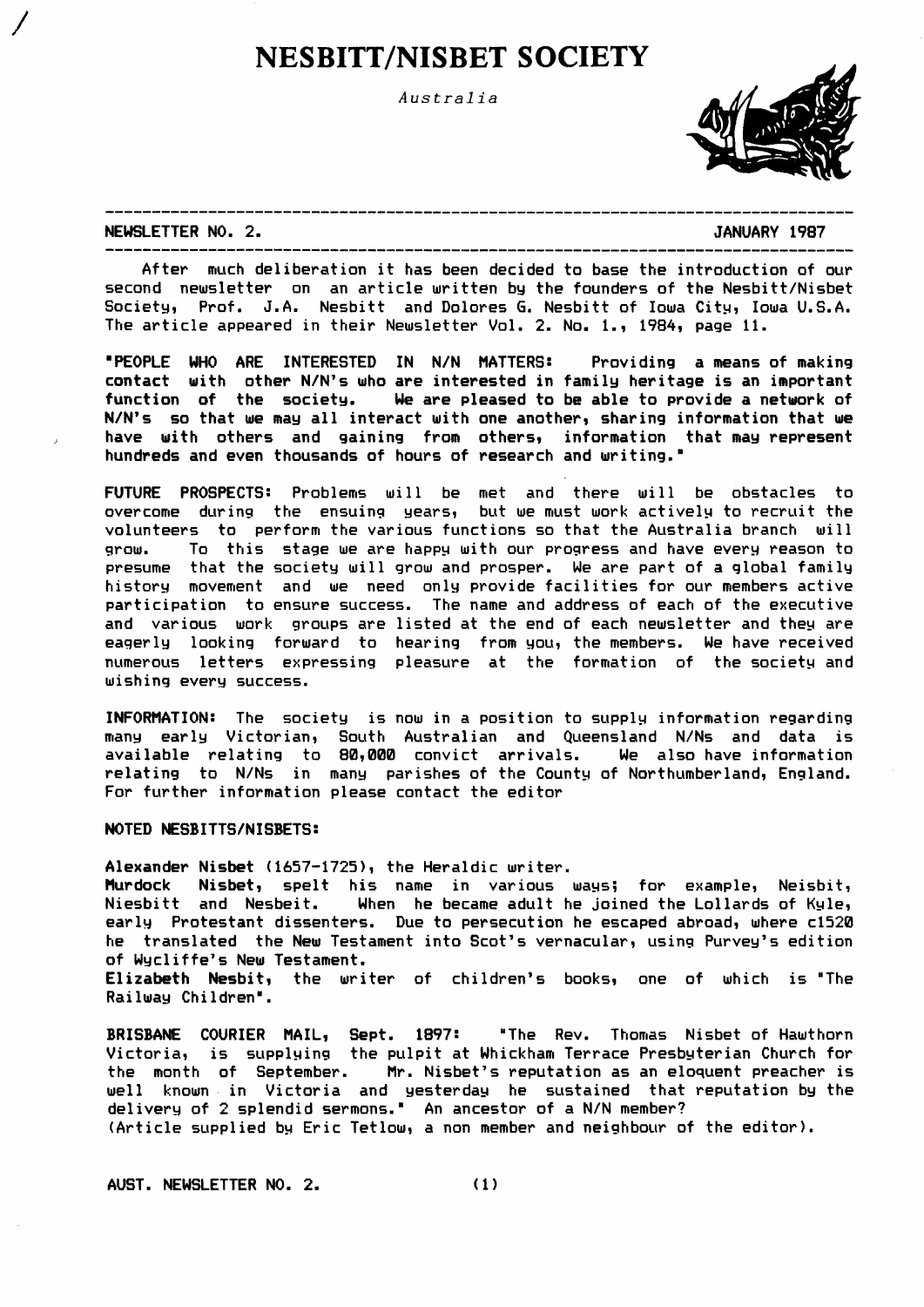NESBITT/NISBET SOCIETY NEWSLETTER U.S. & U.K.:

In the 'fall' edition of the U.S./ U.K. Newsletter, Vol. IV No. 4., the editor, Bill Kelsey, of Panama City, Florida U.S.A., certainly gave our branch a great introduction; and on behalf of our executive and members, I thank him. The entire front page, 'Boar's Head and All' was devoted to the introduction of the newly formed Nesbitt/Nisbet Society - Australia. The article has been reproduced below. More than two pages which covered two items that I had previously sent were also included in the newsletter. They related to our early history, based on the arrival of the First Fleet and were directed towards U.S. and U.K. readers, so have not been included in this newsletter.

# **NESBITT/ NISBET SOCIETY OF AUSTRALIA FORMS**

The Nesbitt/Nisbet Society (United Kingdom and North America organizations) wish to welcome the official organization of the Nesbitt/Nisbet Society of Australia. It is the result of much research and effort on the part of two people-- Mr. Ian M. Nisbet and Mr. A. Bruce Nesbit, as well as the cooperation and support of the Charter Members.

Bruce Nesbit has been interested in genealogical research and family history for a number of years. Seeing an article about the Nesbitt/Nisbet Society in the United Kingdom, he wrote London for more information and eventually became a member -the only one in Australia.

Doing research, he discovered that there were many persons in Australia of the Nisbet surname and its variant spellings. From this, he conceived the possibility of a Nesbitt/Nisbet group in Australia, and again wrote London. They replied with enthusiasm, offering any necessary support.

At this point, Mr. Ian Nisbet became interested. He and his wife were just then leaving on a trip to England, and while there, they met and talked with several members of the U.K. organization. Upon his return, he joined Bruce in the organizing effort and procedure.

The inaugural meeting was chaired by Mr. Nisbet, at which a Steering Committee was elected and met a short time later. Here recommendations of issues governing the Society were recorded. On the 8th of August last, the first general meeting was held. The following officers were nomina-

BORDER GATHERING AND LONDON MEETING: Bill advises us to save our pennies for a GATHERING at Jedburgh Scotland on 14th August 1988. More details later. And Dick Nesbitt, President of the N/N Society U.K. suggests that we 'circle' 15th<br>May 1987, on our engagement calendar. There will be a meeting at the Naval Club, Hill Street, London, England on that date to which all members are invited. More details as they come to hand.

AUST. NEWSLETTER NO. 2.

ted and elected:

**Conveners** 

Mr. A. Bruce Nesbit Helen S. Nesbit Bundoora, Victoria 3083

President

Mr. Ian M. Nisbet

26 Walnut Rd., No. Balwyn, Victoria 3103 Phone  $(03)$  857-5498

Secretary

Mr. Ian G. Nisbet

1 St. Johns Parade Kew, Victoria 3101 Phone (03) 862-2258 **Treasurer** 

Mr. Gavin M. Nisbet

P.O. Box 84, Caulfield East, Victoria 3145 Phone (03) 211-7963 **News Editor** 

Mr. A. Bruce Nesbit

6 Kent Court, Bundoora, Victoria 3083 Phone (03) 467-2638

Regional Officer, Western Australia Mr. George Nesbitt

110 Ardross St., Ardross, W.A. 6153 Phone (09) 364-1524

Regional Officers for New South Wales, Victoria, Queensland, South Australia & North Territory, and Tasmania will be selected at a later date.

Dues were set at \$10.00 Aust. for a husband, wife and children up to 18 years old.

The Nesbitt/Nisbet Society of Australia is a completely autonomous and independent organization and is interrelated with the existing Nesbitt / Nisbet Society organizations. Again, WELCOME, CONGRAT-ULATIONS AND GOOD LUCK!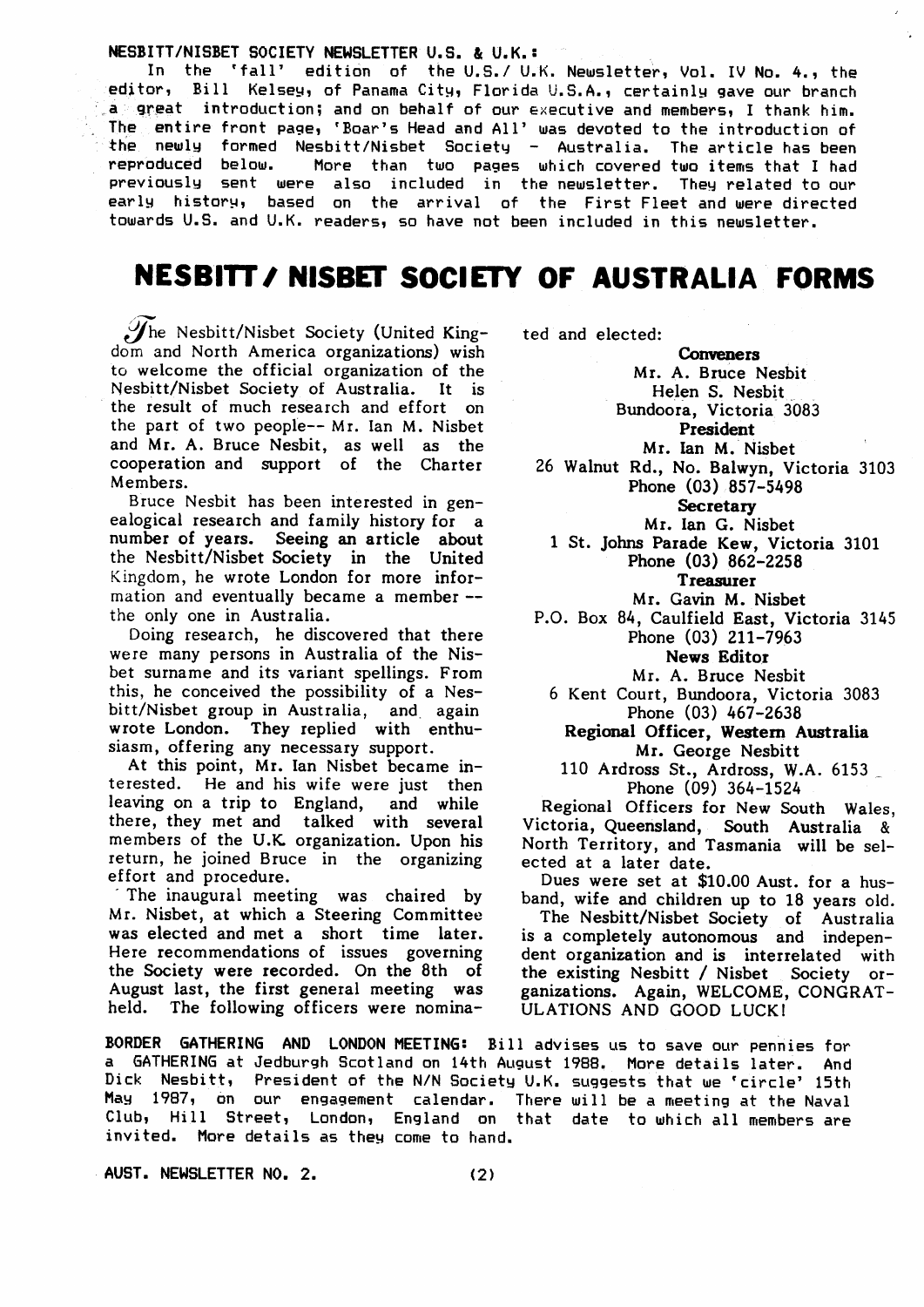'Getting Started' continued from N/L No. 1.

## TAPPING SOURCES OF INFORMATION OUTSIDE THE FAMILY:

In the previous article the emphasis was on tapping the resources readily at hand, the family relatives and friends. The aim of this article is to outline sources which can fill in the gaps in your information, confirm previously known information, add new information and most importantly, raise new questions.

The sources of possible information are extensive and it will not be possible to elaborate on each one in great detail in this article.

1. Records of the State.

# 1.1 Births Deaths and Marriages.

The states began recording births deaths and marriages in the majority of cases in the mid 1800s. In Victoria the recording of such events became compulsory in 1853. Prior to the state recording such information the church played the dominant roll. In most cases, records made prior to the commencement of recording by the state have now been passed to the appropriate authority - generally the Registrar/Register of Births Deaths and Marriages. In Australia there is a Registrar in each state. In the U.K. there is a separate Registrar for Scotland and Northern Ireland. England and Wales come under the same Registrar. On the payment of a fee each will supply a certificate for the particular event requested.

In requesting certificates from any of these sources the more information you are able to provide the better. Apart from the obvious information relating to the particular event, additional information which should be supplied - if it is known - would be; for a birth, the maiden name of the mother; for a marriage, the names of the bride's and groom's parents and for any, the professions of the persons involved.

As a general rule, a search by the Registrar's staff will range five years around the probable date if there is some doubt of the authenticity of the (This reinforces the need to be conducting research in other directions date. to provide corroborating or additional information).

Although there is some variation, information to be obtained from such certificates is likely to be as follows:

#### Birth Certificate

a) Child's name, when and where born.

b) Father's name, age birthplace and occupation.

- c) Mother's name, age birthplace and occupation.
- d) Date and place of parents' marriage.
- e) Names of living children.

### Marriage Certificate

- a) Date and place.
- b) Full names of bride and groom, ages, place of birth, occupations, place of residence.
- c) Names of bride's and groom's father, and occupation.
- d) Maiden names of bride's and groom's mother.
- e) Witnesses.

### Death Certificate

- a) Name, age and place of birth.
- b) Parents names including mother's maiden name.
- c) Names of children.
- d) Cause of death.
- Informant.  $\mathsf{a}$
- $f$ ) Place of burial.

In summary these certificates represent a considerable source of information.

AUST. NEWSLETTER NO. 2.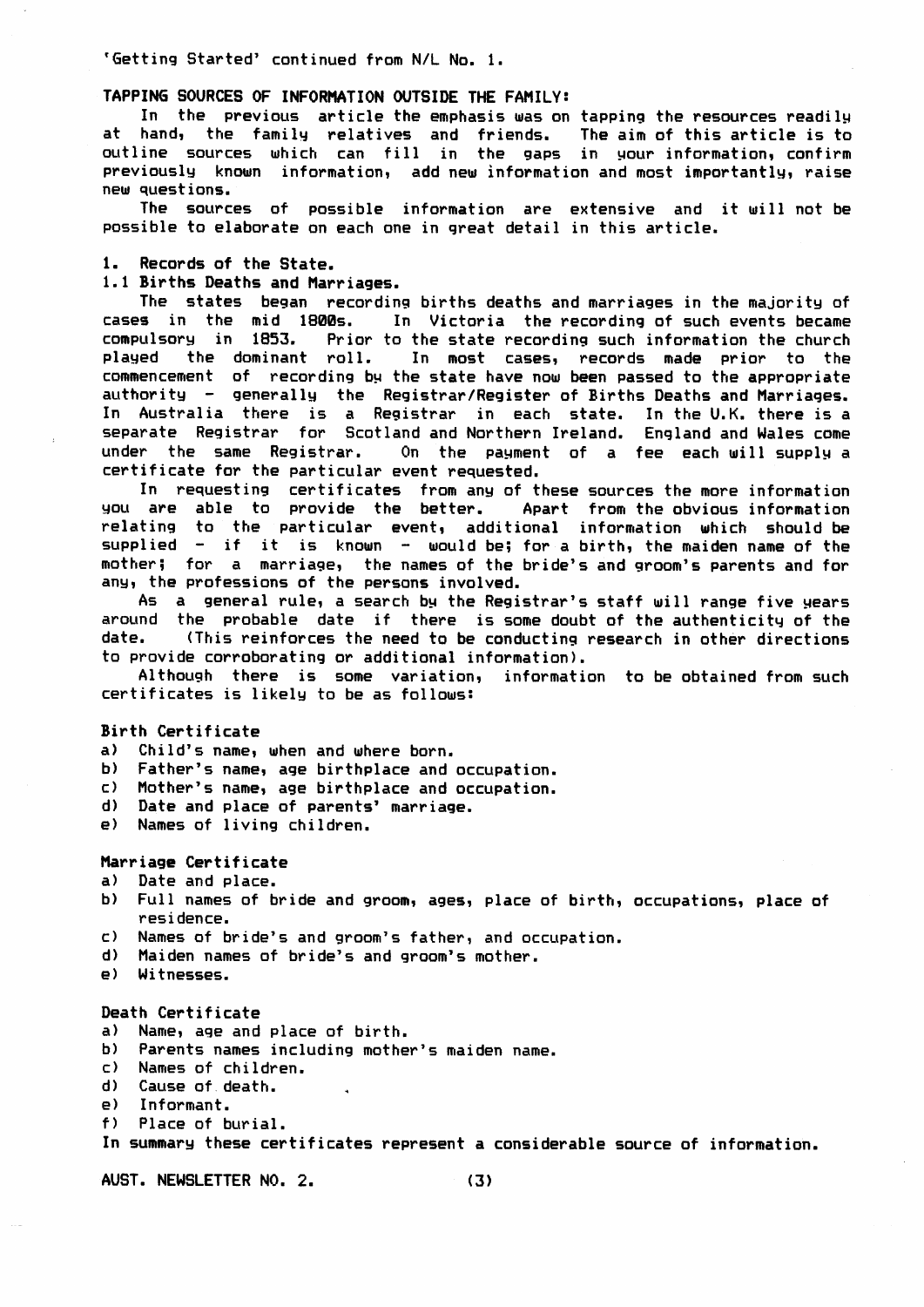#### 1.2 Censuses

The state, especially in the U.K., conduct censuses at regular intervals. For example, in Scotland a census was conducted every ten years from 1841 to 1891 and these records are available and can be of great benefit. The one difficulty is that you must know where the person was on the night of the  $c$ ensus!

Information on a census certificate is likely to be the name age profession and birthplace of all persons in the household on the census night and their relationship to the head of the household. In Victoria the census of 1836, 1838 and 1841 for Port Phillip are available for family research at the P.R.O., 4th Fl., 318 Lt. Bourke St., Melbourne, Victoria 3000. (03) 663 3434.

#### 1.3 Military Service

The records of persons who have been members of the various defence services have been recorded by the state. For example, access to the service records of a person who served in the Australian Army are available on request (bona fides established) and application should be made to the Central Army Records Office in Melbourne. A similar situation exists in the U.K., however a considerable amount of records were lost in World War 2 during the bombing of London.

# 1.4 Shipping Records

No records were kept of persons leaving their home country. The records of arriving ships and their passengers were recorded at their port of entry. In Australia these records have largely survived and are available. In Victoria the records are available, where they have survived, up until 1924.

#### 1.5 Other State Records

Other sources which are likely to provide information - indirectly - which may be useful in family research are:

- $\ddot{\textbf{x}}$ Probate records.
- $\ddot{\bullet}$ Land selections and transfers.
- $\ddot{\bullet}$ Registers of professions. e.g. medical register.
- Where to Direct Your Enquiries  $2.$
- 2.1 Certificates

Certificates may be obtained for a fee from:

Victoria Registrar of Births Deaths and Marriages, 295 Queen Street, Melbourne.

U.K. and Wales General Register Office, St. Catherines House, Kingsway, London WC 2B 6JP.

Scotland Registrar General, New Register House, Edinborough EH1 3YT. Northern Ireland Registrar General, Oxford House, 49/65 Chichester St., Belfast BT1 4Hl.

Irish Republic Register of Births, Custom House, Dublin 1.

## 2.2 Public Records Office

In Victoria, the P.R.O. holds considerable records of the type previously mentioned especially those relating to the early days of the colony through to the early 1920s. A reference collection is held at 99 Spring Street, 2nd floor. A brochure on the P.R.O. is available and may be obtained by ringing (03) 651 0276.

In other states there is a State Archivist and the address may be obtained by referring to the appropriate telephone directory.

It should also be noted that there is an Australian Archives Regional Office in each state (See Commonwealth section of your telephone directory). Next article by Ian G. Nisbet, "Other Organizations Useful in Family History Research".

AUST. NEWSLETTER NO. 2.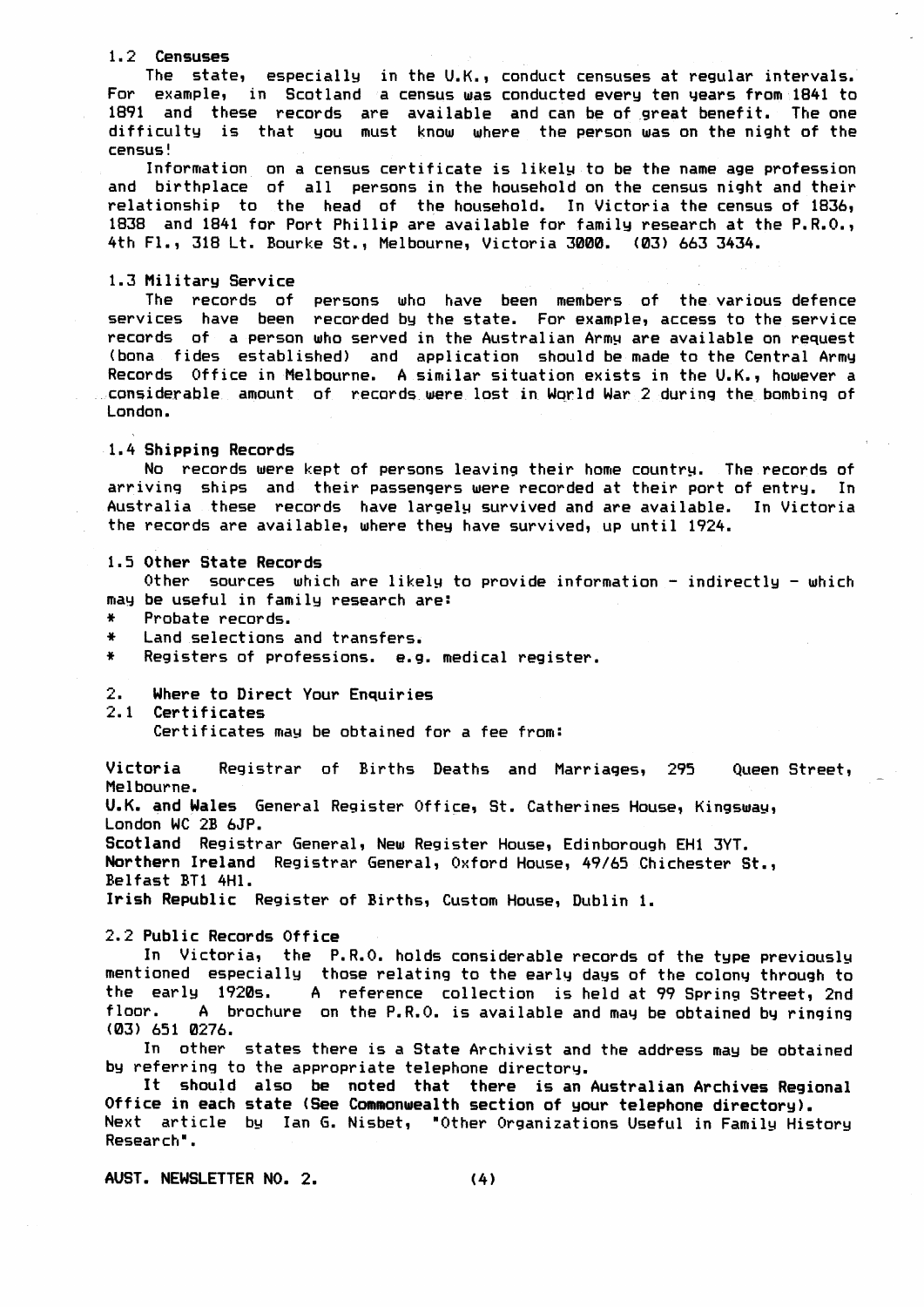PROFILE OF OUR PRESIDENT: Of the many people who have been involved in establishing the Australian Nesbitt/Nisbet Society, one of the most significant roles has been played by our president, Ian Milton Nisbet. Ian chaired the early meetings; gave the steering committee guidance; and, together with his wife Joy, provided hospitality to members on a number of occasions.

Ian was born in Kew Victoria and lived his early years in various parts of the state. His education was interrupted by World War 2, during which time he served with the A. I.F. and reached the rank of lieutenant. After the war he resumed his studies and qualified as a chartered accountant, establishing Ian Nisbet & Co. in Queen Street Melbourne. Ian has taken an active interest in sports, sports administration and numerous community groups. In 1980 he was made a member of the Order of Australia for services to commerce and to the commun i tg,

We are indeed fortunate to have such an experienced and distinguished person as Ian leading our societg in its formative stages,

Article by Dr. Ian T. Nisbet; newsletter working party member

# REPORT ON FIRST SOCIAL GATHERING OF THE NESBITT/NISBET SOCIETY - AUSTRALIA:

The St. Andrew's Day picnic/barbecue lunch was well attended with some 37 members from 15 memberships, plus several non-members, one of whom was Angus Nisbet, son of the U/K Nesbitt/Nisbet Society Secretary, Peter W.W. Nisbet.

The weather was ideal, the parkland setting pleasant, and the spirit and fellowship heartening despite a few parking hassles.

The common interest in the N/N society, history and genealogy meant that conversation was easy and it was only a matter of time before information was being swapped and people and places found in common. (Note that this assistance and information can be readily sought and willingly given through application to the editor for publication in the newsletter.)

For continued success it is important that members make the effort to continue to support both the social committee and education/information committee and to attend the arranged meetings for at least part of the designated times. Let's continue the fine start we've made!

Thanks to the social committee for this effort and we eagerly await next years itinerary.

Article by Gary R. Nisbet; newsletter working party member.

FAMILY GATHERING: On Sunday November 9th, 1986, approximately 100 descendants of William Watson NISBET (1849/1923) and Sarah SMITH (1857/1935) gathered for a family reunion at Wedderburn in central Victoria. Those present covered four generations of the family, with ages ranging from 4 to 82 years. The occasion was particularly enjoyed by older members of the group who were<br>able to renew old acquaintances and share happy memories. Those of us who are 'not quite so old' enjoyed the opportunity to meet 'new' relatives and relax in the congenial atmosphere and glorious spring weather. At the end of the day it was agreed that similar gatherings should be a regular event with the next to be held two years hence.

Article by Dr. lan T. Nisbet; newsletter working party member.

GATHERING: Twenty-three descendants of John George Mitford Nesbit Sr. gathered at the Castlenaine Sotanical Gardens on Sundag 23rd of November 1986 to celebrate the 150th Anniversarg of the arrival of their emigrant ancestor. The weather was kind. After several inclement days, nature turned on a typical sunny spring day, and the two branches of the Nesbit Clan which had never met before joined together to exchange anecdotes and incidents and to discuss their forbears. As mentioned in an earlier newsletter these groups of Nesbits had become knourn to each other through the N/N Societg Report of September 1986, and now that contact has been established, we must stay in touch and arrange future gatherings.

Thanks to Pearl Nesbit (nee Norris) for arranging the gathering, Editor.

AUST. NEWSLETTER NO. 2. (5)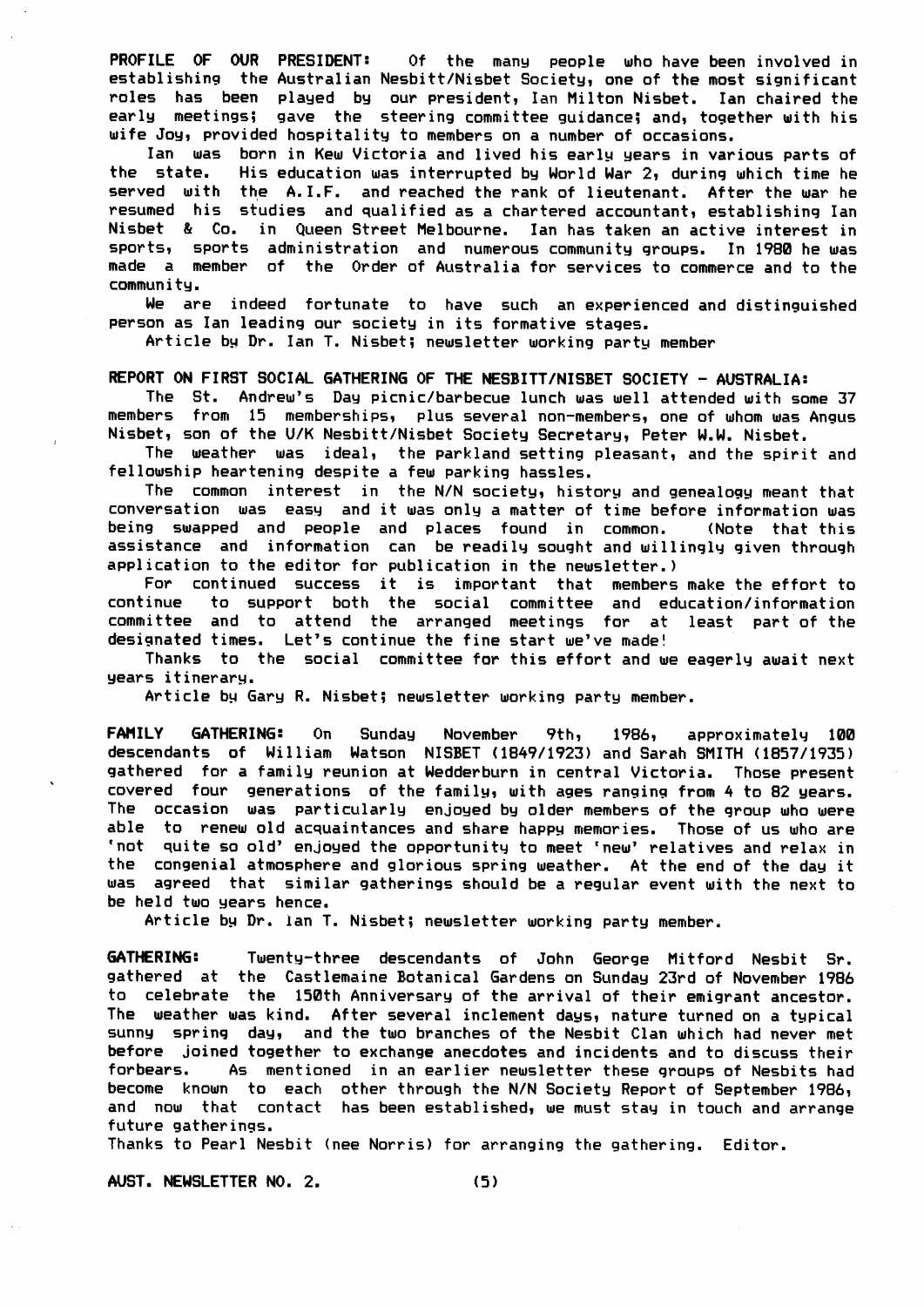## REPORT ON EDUCATION/INFORMATION MEETING:

The workshop which was held on October 25, 1986 was attended by 12 members representing 7 independent lineages, each at different stages of genealogical research.

Ian G. Nisbet outlined the basic and common approaches to research efforts and supplemented these with anecdotes of methods of less certain outcome. The latter were systematically deduced from available "sketchy" shreds of information and in this case proved to be fruitful. Ensuing discussion lead to the experiences of other researchers being shared.

Colin Nesbit then demonstrated the use of the microfiche reader to view available records.

The meeting sharpened the desire for fruitful research, laid the grounding for those interested in beginning such research and was another occasion for developing the friendship/fellowship available in our society.

Thanks to Ian G. Nisbet for his presentation, Heather and Alan Ames and family for their generous hospitality and Colin Nesbit for bringing his microfiche system.

Article by Gary R. Nisbet; newsletter working party member.

#### **SEARCHES:**

NESBIT(T) Margaret, m. John NEWTON c1855 near Bendigo Victoria, Australia. NISBET David, b. London England c1834, m. Jane SMALL (b. c1832 County Monaghan, Ireland) at Melbourne, Victoria, Australia 1854. Their children appear in the Victorian BDM register, with various surname spellings, but always with the (tt). David Johnothan 1857 Melbourne; \* George 1859 Beaufort; \* Caroline 1861 Kingower; James 1863 Wedderburn; Mary Jane 1865 Dunolly. David Nisbet worked as a cab driver in 1865 and a butcher in 1859. NESBITT'S Cab & Coach Company ran a service to the 'RUSH' at Gooseberry Hill in 1865 and to the Dunolly races and other places in the district.  $*$  Baptised Inglewood C of E.

See Dr. Ian G. O'Brien, 4 Ambalindum St., Hawker 2164 Canberra, A.C.T. Aust.

For descendants of George and Mary Ann NESBIT who lived at Richmond Victoria 1884 - 1895. George m. Mary Ann SANDS or TANDS, a widow, nee HAGUE or HAIGH on 6/6/1884 at the Free C of E, Fitzroy, Melbourne Vic. Mary Ann was born at Birkenhead Liverpool England. George NESBIT was born c1855 at Geelong Victoria. Of the 8 children born to the couple at Richmond, 4 died shortly after birth. The surviving children were; Edith Alice NESBIT b. 1885; Margaret Josephine NESBIT b. 1889; Lillian May Eva NISBET b. 1893, and Holly Elizabeth NESBIT b. 12/4/1895, Crown Street Richmond.  $\epsilon^+$ 

See Mrs Dot Nesbit, 96 Langs Rd., Ascot Vale 3032, Victoria, Australia.

NESBITT, James, b. 17/9/1881, Cramlington Northumberland England. Information regarding the date and place of death of James NESBITT is sought. James probably arrived in Australia from New Zealand, c1915 aged 34 years. See Mr. John Nesbitt, 6A Abercrombie St., Howick N.Z.

Thomas NISBET, b. 1861 in Ararat, Victoria. Son of John NISBET and Catherine THOMPSON. Later went to Queensland and one time lived at Innisfail. See Mr. Andrew J.M. Nisbet, 6 Walnut Rd., North Balwyn 3104, Victoria, Australia.

A letter to a Nesbitt/Nisbet Society Australia member refers to three letters received by her grand-father in 1934/37 and 1941 from a Pollie NESBIT. The letters were always signed, "Your loving cousin Pollie". Pollie's husband was Joe NESBIT and their children, Mary and John (Jack) Wilfred. John was a doctor and his wife's name was Mabel. The letters were addressed "? Sussy" 45<br>Posertan ? Cres., Belfast, 1934. c/- Mrs. Carson, Chestnut Hill ? Lisnod Lisburn, 1941.

AUST. NEWSLETTER NO. 2.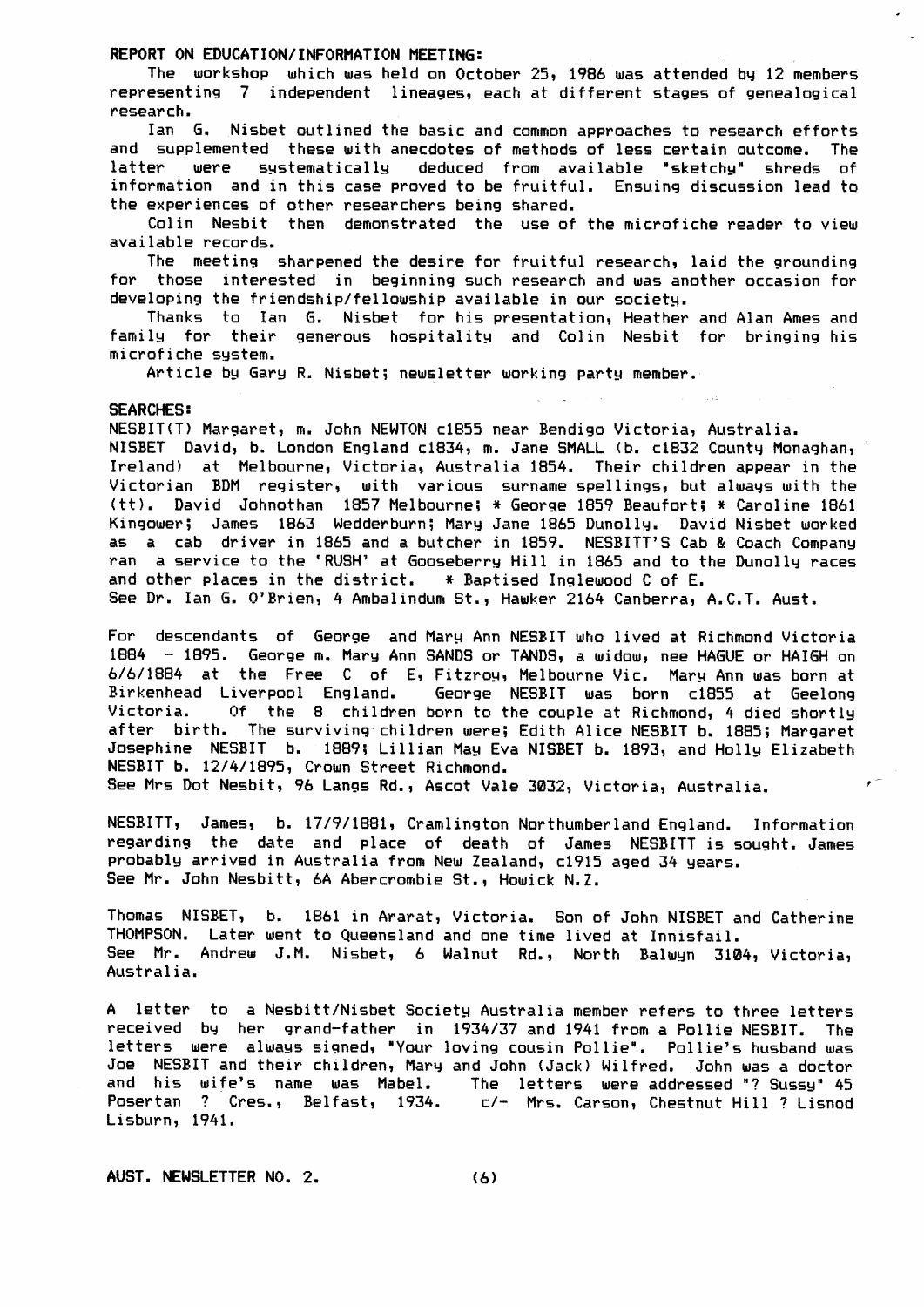See Mrs. Kay McLellan of McLellan Rd., M/S 299 Bundaberg 4670, Queensland<br>Australia. , Mrs McLellan's family are from the Townlands of MullADRY Parish of Mrs McLellan's family are from the Townlands of MULLADRY Parish of Kilmore, & DRUMNAHURCHION (unsure of spelling), Co. Armagh, Northern Ireland. Her father's brother was a chemist in DONEGAL and owned a farm of 181 acres called Daitry Lodge May. Pollie NESBIT was the youngest of 13 children of the RIPLEY family.

STREETS: by Ian M. Nisbet, (president). NISBET STREET, Belmont, Western Australia. NISBETT STREET, Preston, Victoria. (Named after the late Hugh Fleming Nisbett in recognition of his services as a councillor in the City of Preston 1932-1942. Hughie's daughter, Margaret Nisbett M.B.E., is an N/N Society member.)

PLACES: Here are some Nesbitt/Nisbet places in Australia. Perhaps one of our members may be able to tell us after whom they were named. NISBET RANGE - (Qld.) - Central Western, near Brighton Downs Hills on Diamentina Riven. NESBITT CREEK -  $(Q1d.)$  - Near Ayrshire. NESBIT RIVER -  $(Q1d.)$  - Ref. 13 deg., 23 min., S. - 143 deg., 27 min., E. near Cambell Point. NESBITT CREEK -  $(Q1d.)$  - Ref. 21 deg., 55 min., S. - 143 deg., 23 min., E. near Lackhaus, Thorndale, Enryb Downs, North of Winton.  $NESBITT WELL - (W.A.) - In Warrambo, Derby.$ Inserted by Ian M. Nisbet, (president).

A START TO THE ARCHIVES: The society has started its archival records with the information contained on the many completed Application for Membership forms which have been returned. (Note: There are many forms which have not been completed and returned. It is important that the form be filled in to the best of the knowledge of the member so that accurate records may be kept for reference, genealogical research and posterity. Editor). Several research projects have also been deposited with the society by the following:

Mrs. Elyse M. Classon of East Kew Victoria, who traces her family back to Benjamin and Mary (Hudspeth) Nesbit in Berwickshire Scotland.

Mr. Robert J. Linford 0.B.E. of Red Hill in the ACT whose maternal line dates back to James Nesbitt, in the early 1800s; County Antrim/County Down Ireland.

Mr. Philip W. Nisbet of Blackburn South, Victoria who has had his family tree traced to James Nisbet b 1787, probable birthplace South Africa.

Philip was the first  $N/N$  to reply to my introductory letter and was allotted Membership No. 1. As a result he has been accorded the privilege of being the first of our members to have a resume of his familg historg presented in our newsletter.

PHILIP WENTWORTH NISBET TREE: Hello fellow N/N members. I have been asked to give a thumb-nail sketch of my family tree as I know it, so let me introduce mgsel f.

I am PHILIP WENTWORTH NISBET aged 65, and a resident of Blackburn Victoria. On my mother's side I am a third generation Australian, my maternal great grandfather having arrived in Australia about 1847. My two children, Jennifer and Peter are therefore fourth generation, and Jennifer's two girls are fifth generat ion Austral ians.

However, we are very proud of our NISBET heritage which began in Australia with the arrival of my father in Sydney just prior to the First World War. A religious man, he had come to Australia to train for the priesthood in the Church of England under the auspices of the Bishop of Grafton N.S.W. It was during this time of training that he met my mother, NESTA MARY WRIGHT and they

AUST. NEWSLETTER NO. 2. (7)